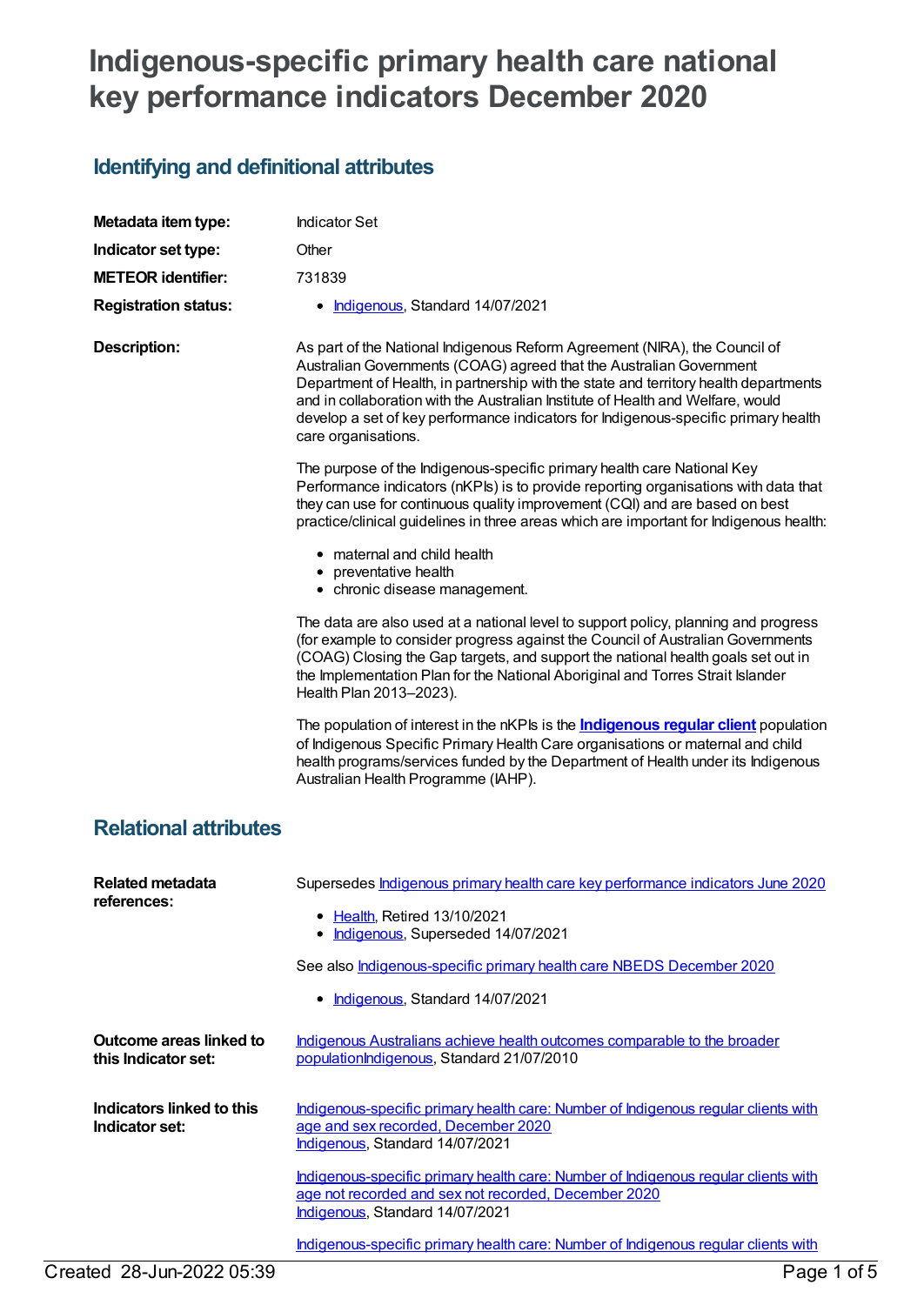age not recorded and sex recorded, December 2020 [Indigenous](https://meteor.aihw.gov.au/RegistrationAuthority/6), Standard 14/07/2021

[Indigenous-specific](https://meteor.aihw.gov.au/content/742541) primary health care: Number of Indigenous regular clients with age recorded and sex not recorded, December 2020 [Indigenous](https://meteor.aihw.gov.au/RegistrationAuthority/6), Standard 14/07/2021

[Indigenous-specific](https://meteor.aihw.gov.au/content/739294) primary health care: PI01a-Number of Indigenous babies born within the previous 12 months who have birthweight recorded, December 2020 [Indigenous](https://meteor.aihw.gov.au/RegistrationAuthority/6), Standard 14/07/2021

[Indigenous-specific](https://meteor.aihw.gov.au/content/739299) primary health care: PI01b-Proportion of Indigenous babies born within the previous 12 months who have birthweight recorded, December 2020 [Indigenous](https://meteor.aihw.gov.au/RegistrationAuthority/6), Standard 14/07/2021

[Indigenous-specific](https://meteor.aihw.gov.au/content/739305) primary health care: PI02a-Number of Indigenous babies born within the previous 12 months who have a birthweight result within specified categories, December 2020 [Indigenous](https://meteor.aihw.gov.au/RegistrationAuthority/6), Standard 14/07/2021

[Indigenous-specific](https://meteor.aihw.gov.au/content/739308) primary health care: PI02b-Proportion of Indigenous babies born within the previous 12 months who have a birthweight result within specified categories, December 2020 [Indigenous](https://meteor.aihw.gov.au/RegistrationAuthority/6), Standard 14/07/2021

[Indigenous-specific](https://meteor.aihw.gov.au/content/731791) primary health care: PI03a-Number of Indigenous regular clients who have a current completed Indigenous health assessment, December 2020

[Indigenous](https://meteor.aihw.gov.au/RegistrationAuthority/6), Standard 14/07/2021

[Indigenous-specific](https://meteor.aihw.gov.au/content/731804) primary health care: PI03b-Proportion of Indigenous regular clients who have a current completed Indigenous health assessment, December 2020

[Indigenous](https://meteor.aihw.gov.au/RegistrationAuthority/6), Standard 14/07/2021

[Indigenous-specific](https://meteor.aihw.gov.au/content/739311) primary health care: PI04a-Number of Indigenous children who are fully immunised, December 2020 [Indigenous](https://meteor.aihw.gov.au/RegistrationAuthority/6), Standard 14/07/2021

[Indigenous-specific](https://meteor.aihw.gov.au/content/739342) primary health care: PI04b-Proportion of Indigenous children who are fully immunised, December 2020 [Indigenous](https://meteor.aihw.gov.au/RegistrationAuthority/6), Standard 14/07/2021

[Indigenous-specific](https://meteor.aihw.gov.au/content/739345) primary health care: PI05a-Number of Indigenous regular clients with type 2 diabetes who have an HbA1c measurement result recorded, December 2020 [Indigenous](https://meteor.aihw.gov.au/RegistrationAuthority/6), Standard 14/07/2021

[Indigenous-specific](https://meteor.aihw.gov.au/content/739347) primary health care: PI05b-Proportion of Indigenous regular clients with type 2 diabetes who have an HbA1c measurement result recorded, December 2020 [Indigenous](https://meteor.aihw.gov.au/RegistrationAuthority/6), Standard 14/07/2021

[Indigenous-specific](https://meteor.aihw.gov.au/content/739351) primary health care: PI06a-Number of Indigenous regular clients with type 2 diabetes who have an HbA1c measurement result within a specified level, December 2020 [Indigenous](https://meteor.aihw.gov.au/RegistrationAuthority/6), Standard 14/07/2021

[Indigenous-specific](https://meteor.aihw.gov.au/content/739353) primary health care: PI06b-Proportion of Indigenous regular clients with type 2 diabetes who have an HbA1c measurement result within a specified level, December 2020 [Indigenous](https://meteor.aihw.gov.au/RegistrationAuthority/6), Standard 14/07/2021

[Indigenous-specific](https://meteor.aihw.gov.au/content/731823) primary health care: PI07a-Number of Indigenous regular clients with a chronic disease who have a Chronic Disease Management Plan prepared, December 2020 [Indigenous](https://meteor.aihw.gov.au/RegistrationAuthority/6), Standard 14/07/2021

[Indigenous-specific](https://meteor.aihw.gov.au/content/731846) primary health care: PI07b-Proportion of Indigenous regular clients with a chronic disease who have a Chronic Disease Management Plan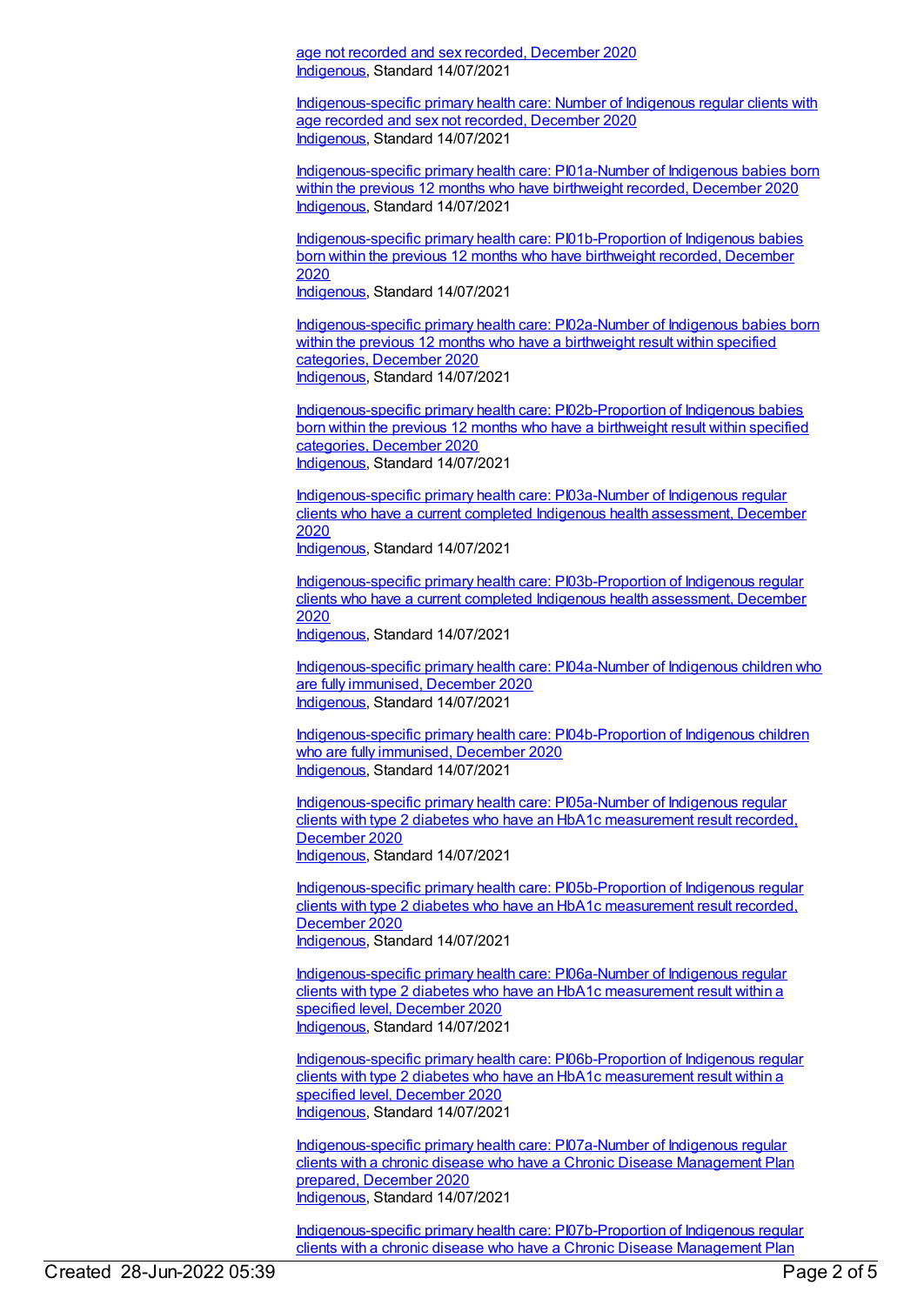prepared, December 2020 [Indigenous](https://meteor.aihw.gov.au/RegistrationAuthority/6), Standard 14/07/2021

[Indigenous-specific](https://meteor.aihw.gov.au/content/739361) primary health care: PI09a-Number of Indigenous regular clients who have smoking status recorded, December 2020 [Indigenous](https://meteor.aihw.gov.au/RegistrationAuthority/6), Standard 14/07/2021

[Indigenous-specific](https://meteor.aihw.gov.au/content/739363) primary health care: PI09b-Proportion of Indigenous regular clients who have smoking status recorded, December 2020 [Indigenous](https://meteor.aihw.gov.au/RegistrationAuthority/6), Standard 14/07/2021

[Indigenous-specific](https://meteor.aihw.gov.au/content/739370) primary health care: PI10a-Number of Indigenous regular clients who have a smoking status result within specified categories, December 2020 [Indigenous](https://meteor.aihw.gov.au/RegistrationAuthority/6), Standard 14/07/2021

[Indigenous-specific](https://meteor.aihw.gov.au/content/739372) primary health care: PI10b-Proportion of Indigenous regular clients who have a smoking status result within specified categories, December 2020 [Indigenous](https://meteor.aihw.gov.au/RegistrationAuthority/6), Standard 14/07/2021

[Indigenous-specific](https://meteor.aihw.gov.au/content/739375) primary health care: PI11a-Number of Indigenous regular clients who gave birth within the previous 12 months who have a smoking status result within specified categories, December 2020 [Indigenous](https://meteor.aihw.gov.au/RegistrationAuthority/6), Standard 14/07/2021

[Indigenous-specific](https://meteor.aihw.gov.au/content/739380) primary health care: PI11b-Proportion of Indigenous regular clients who gave birth within the previous 12 months who have a smoking status result within specified categories, December 2020 [Indigenous](https://meteor.aihw.gov.au/RegistrationAuthority/6), Standard 14/07/2021

[Indigenous-specific](https://meteor.aihw.gov.au/content/739384) primary health care: PI12a-Number of Indigenous regular clients classified as overweight or obese, December 2020 [Indigenous](https://meteor.aihw.gov.au/RegistrationAuthority/6), Standard 14/07/2021

[Indigenous-specific](https://meteor.aihw.gov.au/content/739386) primary health care: PI12b-Proportion of Indigenous regular clients regular clients classified as overweight or obese, December 2020 [Indigenous](https://meteor.aihw.gov.au/RegistrationAuthority/6), Standard 14/07/2021

[Indigenous-specific](https://meteor.aihw.gov.au/content/739389) primary health care: PI13a-Number of Indigenous regular clients who have their first antenatal care visit within specified periods, December 2020

[Indigenous](https://meteor.aihw.gov.au/RegistrationAuthority/6), Standard 14/07/2021

[Indigenous-specific](https://meteor.aihw.gov.au/content/739391) primary health care: PI13b-Proportion of Indigenous regular clients who have their first antenatal care visit within specified periods, December 2020

[Indigenous](https://meteor.aihw.gov.au/RegistrationAuthority/6), Standard 14/07/2021

[Indigenous-specific](https://meteor.aihw.gov.au/content/731851) primary health care: PI14a-Number of Indigenous regular clients aged 6 months and over who are immunised against influenza, December 2020

[Indigenous](https://meteor.aihw.gov.au/RegistrationAuthority/6), Standard 14/07/2021

[Indigenous-specific](https://meteor.aihw.gov.au/content/731856) primary health care: PI14b-Proportion of Indigenous regular clients aged 6 months and over who are immunised against influenza, December 2020 [Indigenous](https://meteor.aihw.gov.au/RegistrationAuthority/6), Standard 14/07/2021

[Indigenous-specific](https://meteor.aihw.gov.au/content/739397) primary health care: PI15a-Number of Indigenous regular clients with type 2 diabetes or chronic obstructive pulmonary disease (COPD) who are immunised against influenza, December 2020 [Indigenous](https://meteor.aihw.gov.au/RegistrationAuthority/6), Standard 14/07/2021

[Indigenous-specific](https://meteor.aihw.gov.au/content/739399) primary health care: PI15b-Proportion of Indigenous regular clients with type 2 diabetes or chronic obstructive pulmonary disease (COPD) who are immunised against influenza, December 2020 [Indigenous](https://meteor.aihw.gov.au/RegistrationAuthority/6), Standard 14/07/2021

[Indigenous-specific](https://meteor.aihw.gov.au/content/739402) primary health care: PI16a-Number of Indigenous regular clients who have alcohol consumption status recorded, December 2020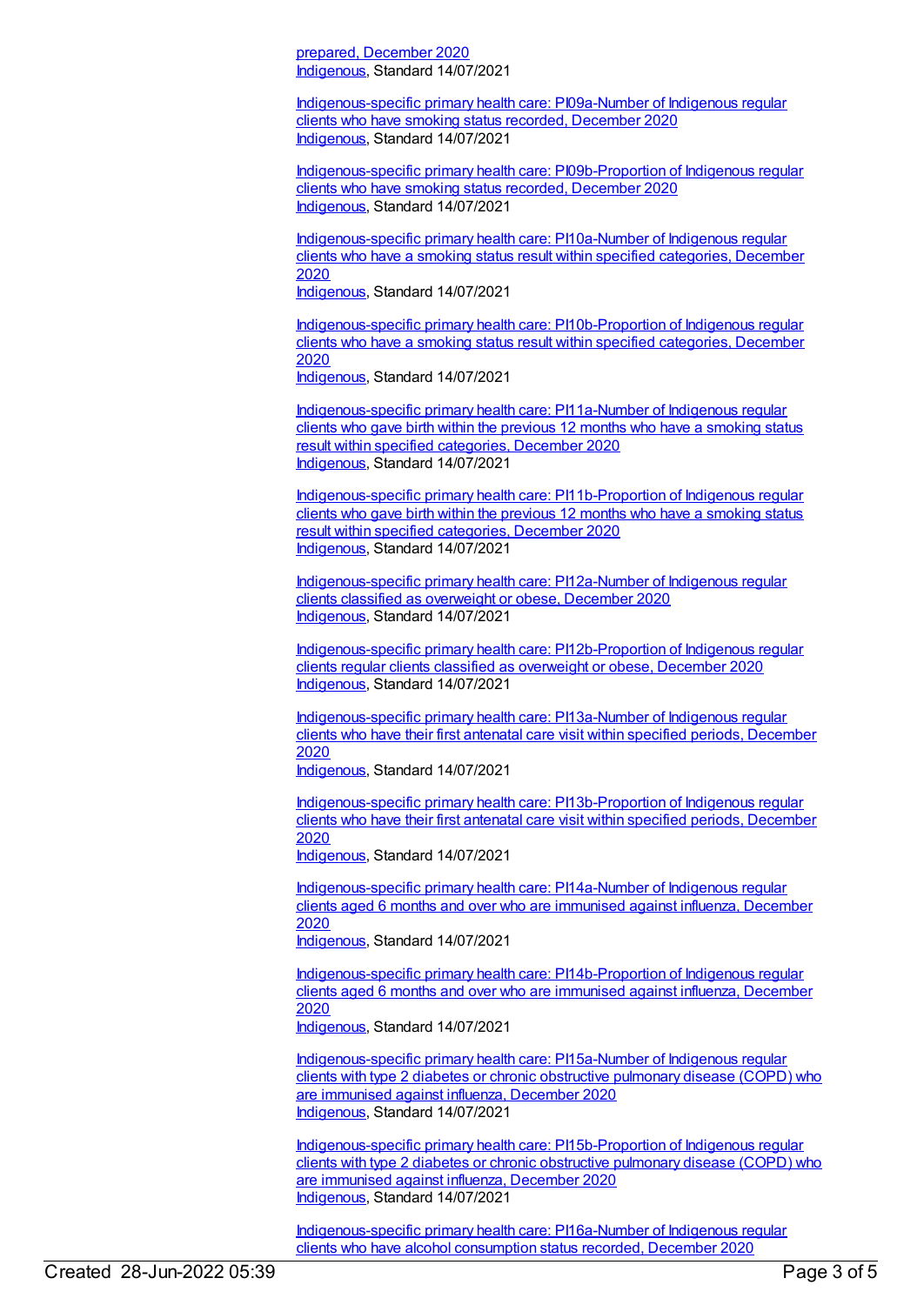[Indigenous](https://meteor.aihw.gov.au/RegistrationAuthority/6), Standard 14/07/2021

[Indigenous-specific](https://meteor.aihw.gov.au/content/739405) primary health care: PI16b-Proportion of Indigenous regular clients who have alcohol consumption status recorded, December 2020 [Indigenous](https://meteor.aihw.gov.au/RegistrationAuthority/6), Standard 14/07/2021

[Indigenous-specific](https://meteor.aihw.gov.au/content/739423) primary health care: PI17a-Number of Indigenous regular clients who have an AUDIT-C result within specified levels, December 2020 [Indigenous](https://meteor.aihw.gov.au/RegistrationAuthority/6), Standard 14/07/2021

[Indigenous-specific](https://meteor.aihw.gov.au/content/739426) primary health care: PI17b-Proportion of Indigenous regular clients who have an AUDIT-C result within specified levels, December 2020 [Indigenous](https://meteor.aihw.gov.au/RegistrationAuthority/6), Standard 14/07/2021

[Indigenous-specific](https://meteor.aihw.gov.au/content/739436) primary health care: PI18a-Number of Indigenous regular clients with a selected chronic disease who have a kidney function test recorded, December 2020 [Indigenous](https://meteor.aihw.gov.au/RegistrationAuthority/6), Standard 14/07/2021

[Indigenous-specific](https://meteor.aihw.gov.au/content/739438) primary health care: PI18b-Proportion of Indigenous regular clients with a selected chronic disease who have a kidney function test recorded, December 2020 [Indigenous](https://meteor.aihw.gov.au/RegistrationAuthority/6), Standard 14/07/2021

[Indigenous-specific](https://meteor.aihw.gov.au/content/739450) primary health care: PI19a-Number of Indigenous regular clients with a selected chronic disease who have a kidney function test result within specified levels, December 2020 [Indigenous](https://meteor.aihw.gov.au/RegistrationAuthority/6), Standard 14/07/2021

[Indigenous-specific](https://meteor.aihw.gov.au/content/739454) primary health care: PI19b-Proportion of Indigenous regular clients with a selected chronic disease who have a kidney function test result within specified levels, December 2020 [Indigenous](https://meteor.aihw.gov.au/RegistrationAuthority/6), Standard 14/07/2021

[Indigenous-specific](https://meteor.aihw.gov.au/content/739463) primary health care: PI20a-Number of Indigenous regular clients who have the necessary risk factors recorded to assess absolute cardiovascular disease (CVD) risk, December 2020 [Indigenous](https://meteor.aihw.gov.au/RegistrationAuthority/6), Standard 14/07/2021

[Indigenous-specific](https://meteor.aihw.gov.au/content/739465) primary health care: PI20b-Proportion of Indigenous regular clients who have the necessary risk factors recorded to assess absolute cardiovascular disease (CVD) risk, December 2020 [Indigenous](https://meteor.aihw.gov.au/RegistrationAuthority/6), Standard 14/07/2021

[Indigenous-specific](https://meteor.aihw.gov.au/content/739468) primary health care: PI21a-Number of Indigenous regular clients who have an absolute cardiovascular disease (CVD) risk assessment result within specified levels, December 2020 [Indigenous](https://meteor.aihw.gov.au/RegistrationAuthority/6), Standard 14/07/2021

[Indigenous-specific](https://meteor.aihw.gov.au/content/739470) primary health care: PI21b-Proportion of Indigenous regular clients who have an absolute cardiovascular disease (CVD) risk assessment result within specified levels, December 2020 [Indigenous](https://meteor.aihw.gov.au/RegistrationAuthority/6), Standard 09/08/2021

[Indigenous-specific](https://meteor.aihw.gov.au/content/731858) primary health care: PI22a-Number of female Indigenous regular clients who have a cervical screening (HPV) test, December 2020 [Indigenous](https://meteor.aihw.gov.au/RegistrationAuthority/6), Standard 14/07/2021

[Indigenous-specific](https://meteor.aihw.gov.au/content/731863) primary health care: PI22b-Proportion of female Indigenous regular clients who have a cervical screening (HPV) test, December 2020 [Indigenous](https://meteor.aihw.gov.au/RegistrationAuthority/6), Standard 14/07/2021

[Indigenous-specific](https://meteor.aihw.gov.au/content/739474) primary health care: PI23a-Number of Indigenous regular clients with type 2 diabetes who have a blood pressure measurement result recorded, December 2020 [Indigenous](https://meteor.aihw.gov.au/RegistrationAuthority/6), Standard 14/07/2021

[Indigenous-specific](https://meteor.aihw.gov.au/content/739478) primary health care: PI23b-Proportion of Indigenous regular clients with type 2 diabetes who have a blood pressure measurement result recorded, December 2020 [Indigenous](https://meteor.aihw.gov.au/RegistrationAuthority/6), Standard 14/07/2021